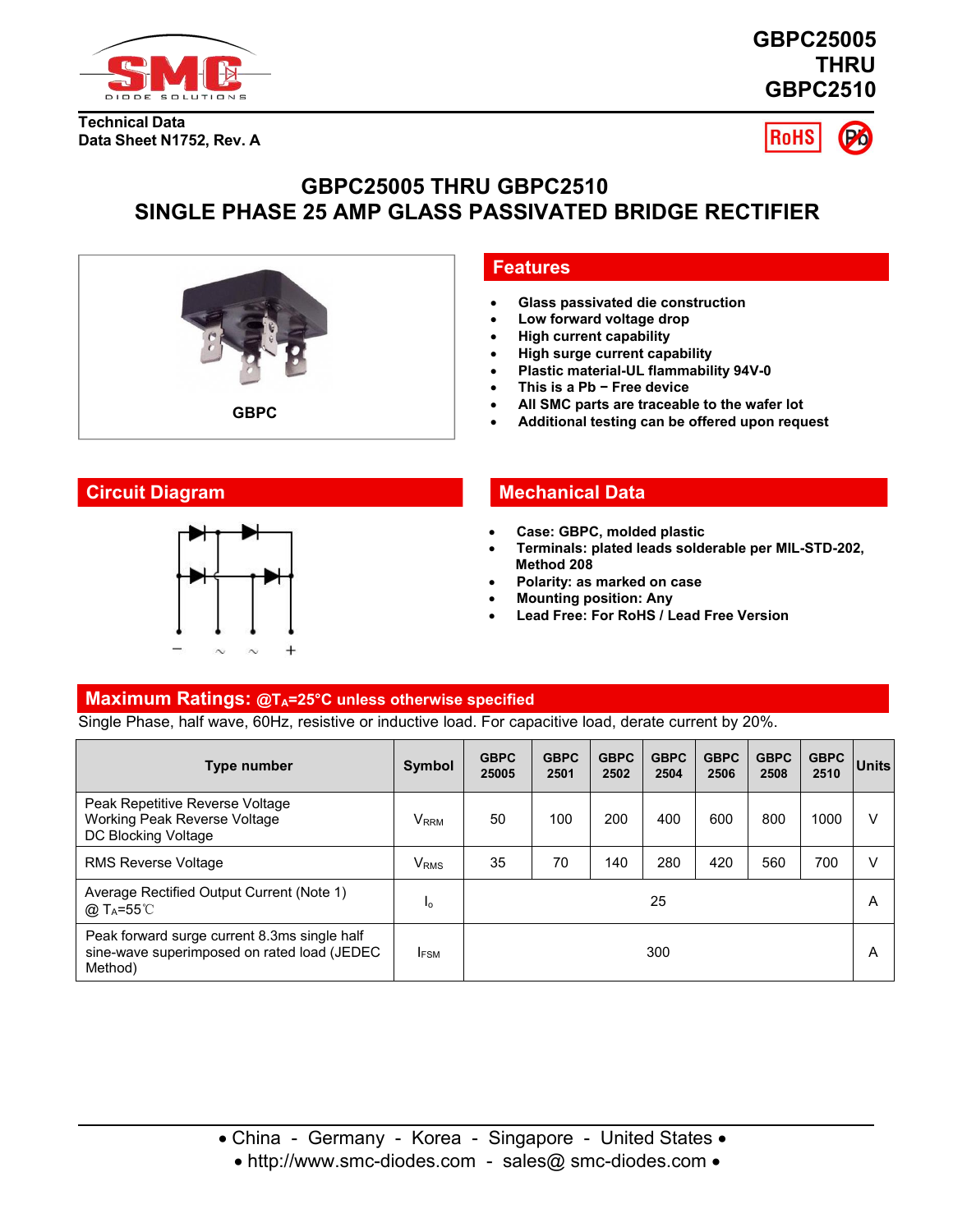

# **GBPC25005 THRU GBPC2510**

**RoHS** 

# **Electrical Characteristics:@TA=25°C unless otherwise specified**

| Type number                                                                                     | <b>Symbol</b>  | <b>GBPC</b><br>25005 | <b>GBPC</b><br>2501 | <b>GBPC</b><br>2502 | <b>GBPC</b><br>2504 | <b>GBPC</b><br>2506 | <b>GBPC</b><br>2508 | GBPC  <br>2510 | Units |
|-------------------------------------------------------------------------------------------------|----------------|----------------------|---------------------|---------------------|---------------------|---------------------|---------------------|----------------|-------|
| Forward Voltage per element @IF=12.5A                                                           | VF             |                      |                     |                     |                     |                     |                     | v              |       |
| Peak Reverse Current @T <sub>A</sub> =25℃<br>At Rated DC Blocking Voltage @T <sub>A</sub> =125℃ | <sup>I</sup> R |                      | 500                 |                     |                     |                     |                     |                | μA    |
| Typical Junction Capacitance (Note 2)                                                           | $C_J$          |                      |                     |                     | 300                 |                     |                     |                | pF    |

 $*$  Pulse width < 300 µs, duty cycle < 2%

## **Thermal-Mechanical Specifications:@TA=25°C unless otherwise specified**

| Type number                                 | Symbol          | <b>GBPC</b><br>25005 | <b>GBPC</b><br>2501 | <b>GBPC</b><br>2502 | <b>GBPC</b><br>2504 | <b>GBPC</b><br>2506 | <b>GBPC</b><br>2508 | <b>GBPC</b><br>2510 | <b>Units</b> |  |
|---------------------------------------------|-----------------|----------------------|---------------------|---------------------|---------------------|---------------------|---------------------|---------------------|--------------|--|
| Typical Thermal Resistance Junction to Lead | $R_{\theta JL}$ | $2.2\,$              |                     |                     |                     |                     |                     |                     |              |  |
| Junction Temperature                        |                 | $-55$ to $+150$      |                     |                     |                     |                     |                     |                     | $\circ$<br>◡ |  |
| Storage Temperature Range                   | l stg           |                      | $-55$ to $+150$     |                     |                     |                     |                     |                     |              |  |

Note: 1. Mounted on glass epoxy PC board with 1.3mm<sup>2</sup> solder pad.

2.Measured at 1.0 MHz and applied reverse voltage of 4.0V D.C.

# **Ratings and Characteristics Curves**



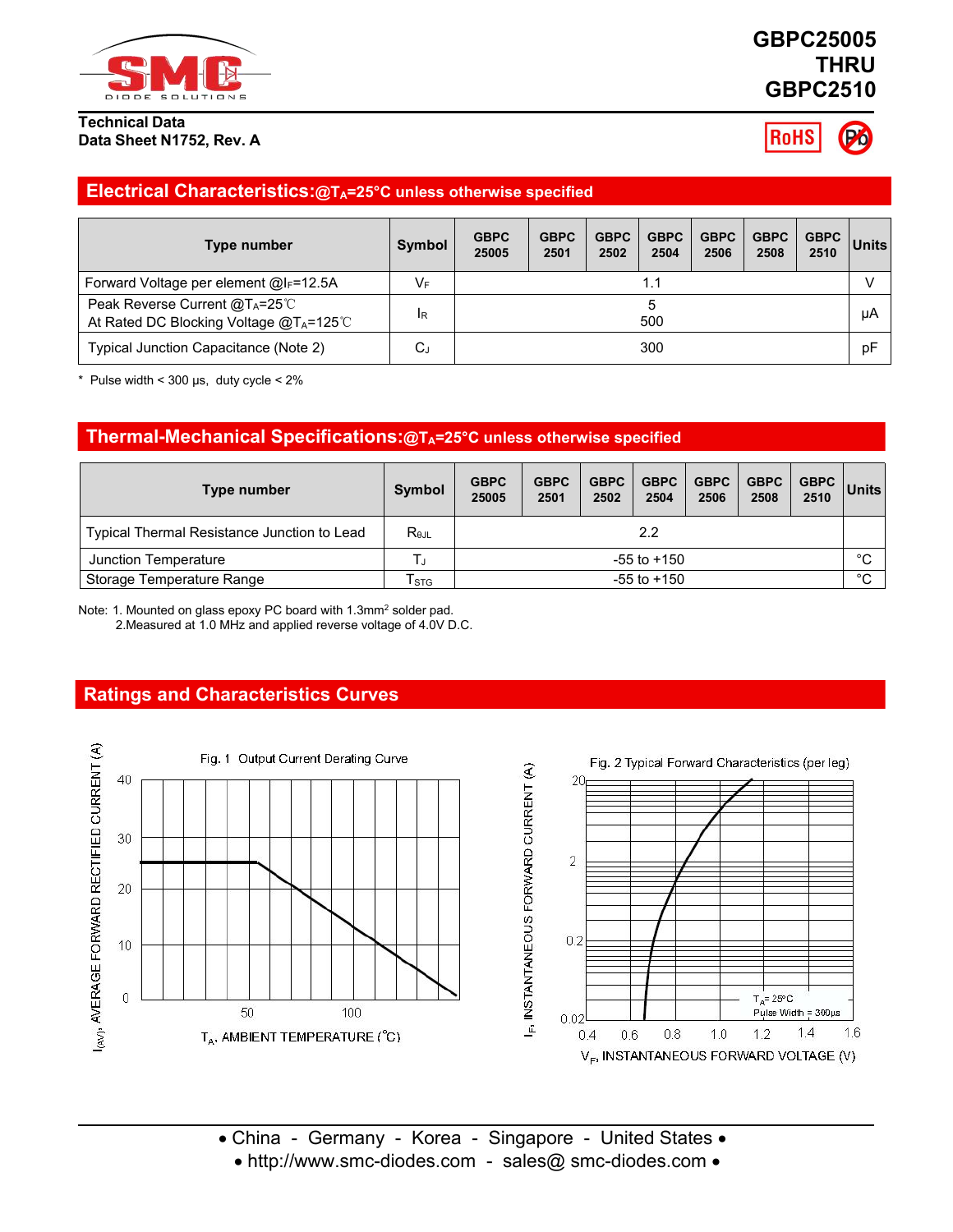

# **GBPC25005 THRU GBPC2510**

## **Technical Data Data Sheet N1752, Rev. A**





PERCENT OF RATED PEAK REVERSE VOLTAGE

| <b>Device</b>      | Package       | <b>Plating</b> | <b>Shipping</b>         |
|--------------------|---------------|----------------|-------------------------|
| GBPC25005-GBPC2510 | GBPC(Pb-Free) | Pure Sn        | 50 <sub>DCS</sub> / box |

For information on tape and reel specifications, including part orientation and tape sizes, please refer to our tape and reel packaging

# **Marking Diagram**



#### Where XXXXX is YYWWL

| SSG       | $=$ SSG        |  |
|-----------|----------------|--|
| YY        | $=$ Year       |  |
| <b>WW</b> | = Week         |  |
|           | $=$ Lot Number |  |
| GBPC25005 | = Type Number  |  |

**Cautions:** Molding resin Epoxy resin UL:94V-0

• http://www.smc-diodes.com - sales@ smc-diodes.com •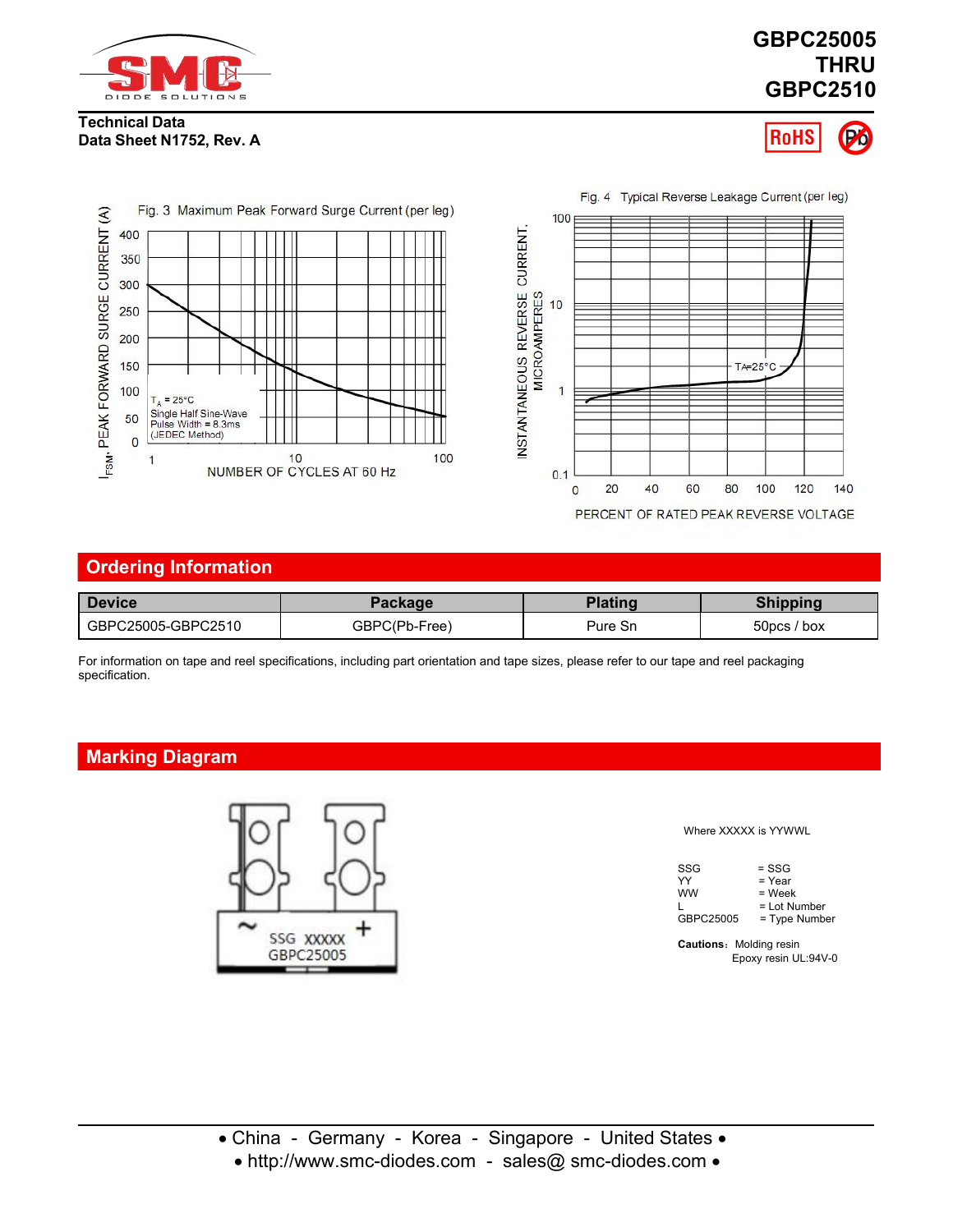

**GBPC25005 THRU GBPC2510**



# **Mechanical Dimensions GBPC (Inches/Millimeters)**